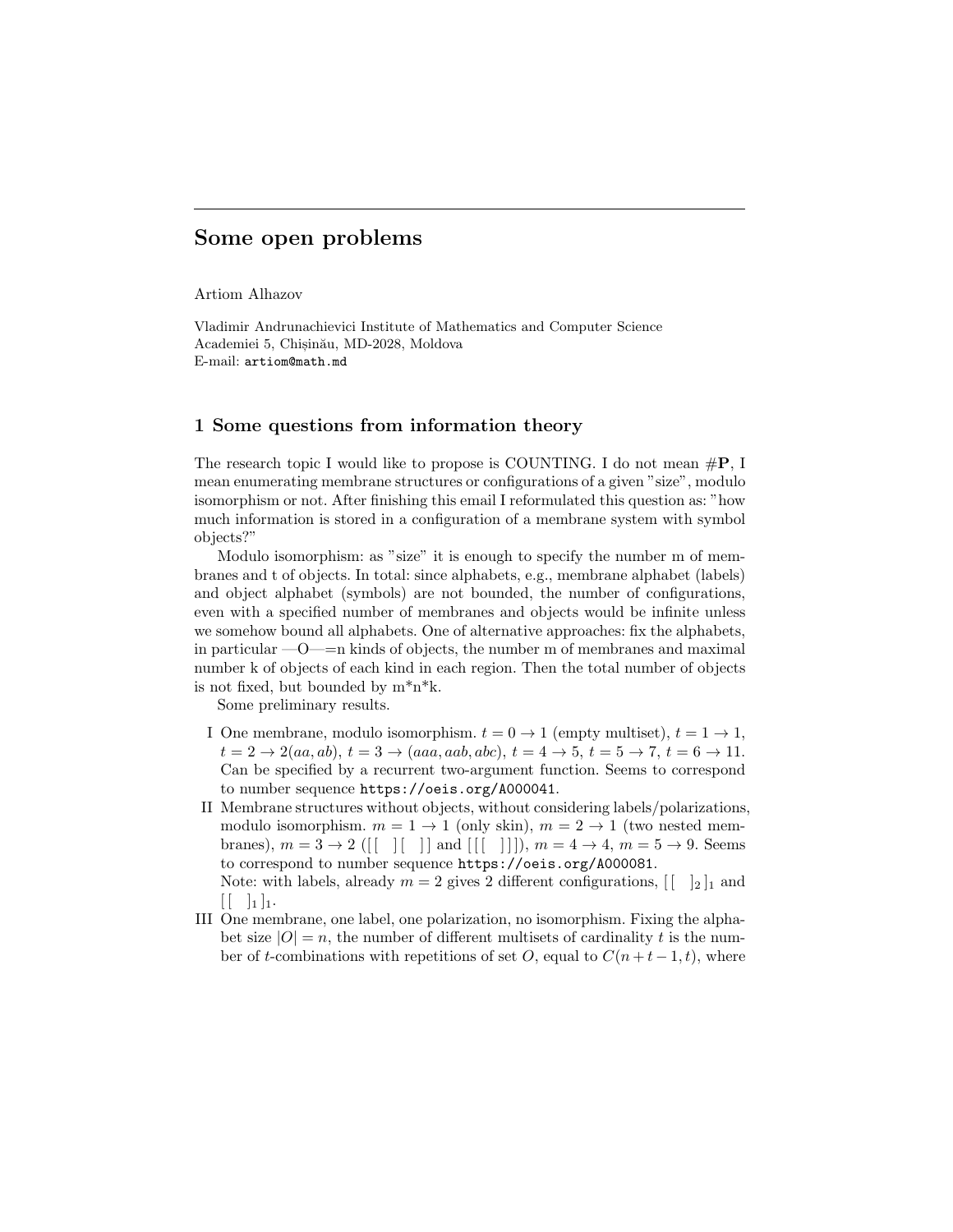### 2 Artiom Alhazov

 $C(n, k) = n!/(k!*(n-k)!)$ . https://en.wikipedia.org/wiki/Combination\ #Number\_of\_combinations\_with\_repetition

IV m membranes,  $|O| = n$ , at most k objects of any kind in any membrane, no isomorphism. Then the number of different configurations would seem to be equal to the number of different membrane structures with m membranes, multiplied by  $(mn)^{(k+1)}$ . Correction: but even in this case it is not so simple, because  $\left[ \begin{bmatrix} a \end{bmatrix} \begin{bmatrix} 1 \end{bmatrix} \right]$  and  $\left[ \begin{bmatrix} 1 & b \end{bmatrix} \right]$  are the same configuration; the expression above only holds under the assumption that there are no indistinguishable membranes, e.g., all membranes have different labels.

Goal: to have a general formula for each typical set of parameters specifying "size", of all configurations of this "size".

If counting tree structures is difficult, start with tissue.

Why? to understand how much information is indeed stored in a configuration of a P system, because the general impression that, with m membranes and t objects, there are approximately exponentially many different configurations, is too inaccurate and in some settings incorrect.

# 2 Some questions from simulators

Let me try to put down some of the ideas discussed last year; hopefully it will be useful, if not programmed in the near-future, then at least as a small publication.

- 1. Simulator. It would be very useful for theory to have a proper tool computing the set of all possible transitions from a given configuration. (Yes, I remember you are more focused on applications like zebra muscles, and you are quite concerned that it does not scale well. However, enough theory is anyway done, and there can be multiple simulators for PLingua. A few times I have been so upset that I thought about programming something like that myself, but what I do is normally not compatible, not user- friendly and definitely not in Java) Basically, having fixed the current configuration  $C$ , for each rule r it is easy to compute the maximal number  $max(r, C)$  of times it can be applied in parallel. By dividing, for each object a in  $lhs(r)$ ,  $|C|_a$  by  $|lhs(r)|_a$  rounding down, and taking the minimum. Same works in a distributed way, assuming proper flattening, possibly on the fly. In the worst case, all possibilities are among the combinations, for each rule r, of applying it from 0 to  $max(r, C)$ times. It only takes to verify that the multiset union of  $\ln s(r)$  times the number of applications of r, summed over all rules r, is contained in r. That would be asynchronous mode. For any other mode, compliance is also to be checked. Of course, for maxpar that would be non-applicability of ANY further rule to the idle objects. Of course, in particular cases the set of possible transitions could be computed more efficiently.
- 2. Semantics and membranes. The recent advances in PLingua, like defining user rule types, seem to be quite useful. Yet, the main value I see is being able to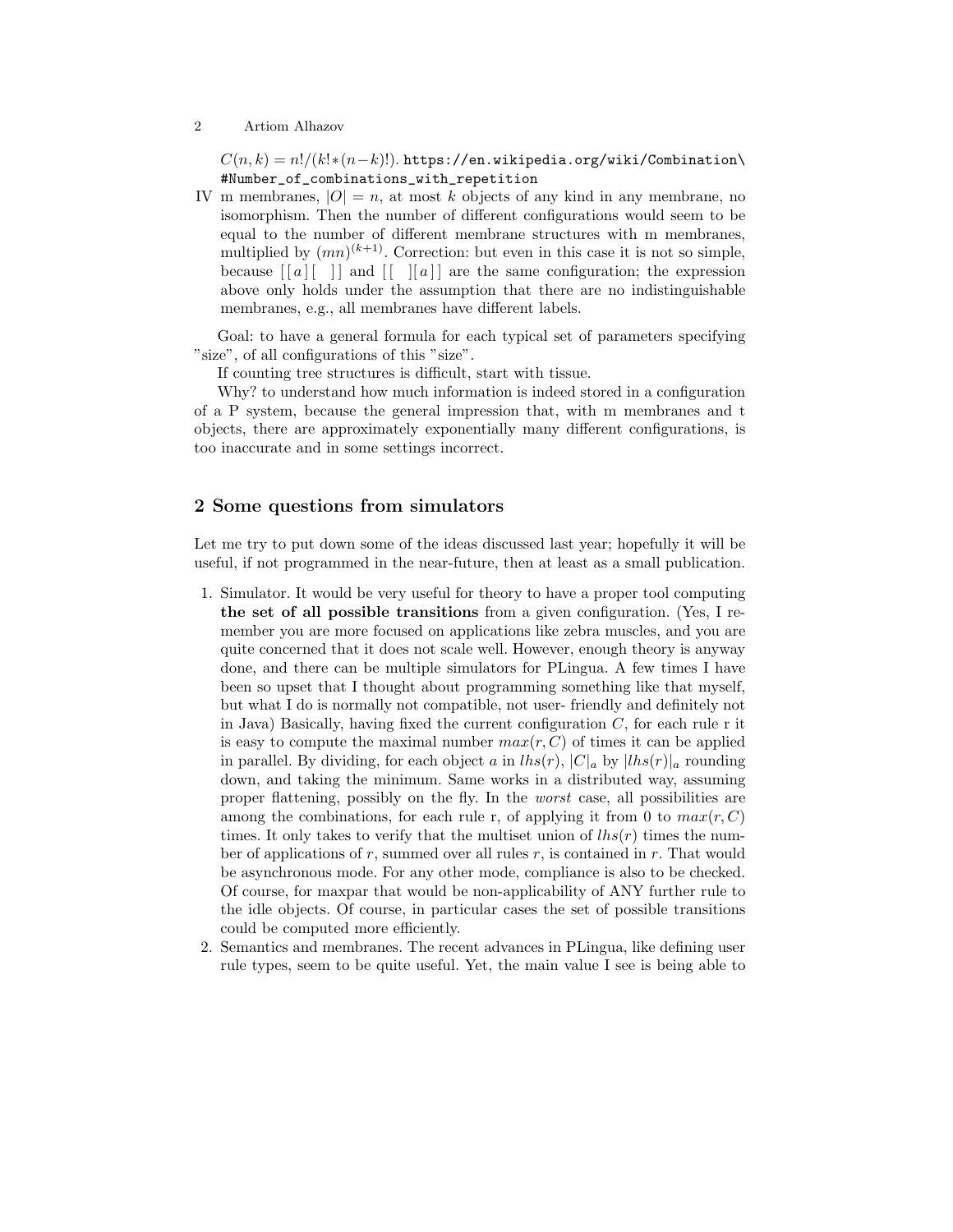specify rules other than the most usual ones in the model (and, in particular, being able to combine rules from different models), and a comfortable way to write them is secondary, though also nice. A thing which is often related to syntax is how to apply it, the most needed versions being "in max. parallelism" and "sequentially". In particular, rules (a) are normally treated as parallel, even though sequential version has been considered, while rules  $(b)$ ,  $(c)$ ,  $(d)$ ,  $(e), \ldots$  are normally considered sequential, even though without polarizations alternative semantics has been studied.

Imagining rules involving more than one membrane, we need to be more precise. I proposed to indicate for each user type of rules (how exactly is a secondary question) which membranes are resources and which membranes are context. Then, resources are lhs(r) and contexts are like promoters. Clearly, under usual definitions a rule would be sequential with respect to resources and parallel with respect to contexts.

If that is too difficult, usually it is enough to have implicit semantics: any membrane written completely in  $lhs(r)$  is a reactant, a membrane written in  $rhs(r)$  is a product, and a membrane containing " $\rightarrow$ " is a context. Then,  $[a \rightarrow u]$  is a parallel rule, but  $[a] \rightarrow [u]$  would be a sequential rule. Similarly, it automatically follows in  $[[] \to [[]]]$  that the external membrane is a context, while internal membranes are resources, so we already know what is parallel and what is sequential. However, if the user wants such a rule to be sequential also w.r.t. the outer membrane, then it can be written as  $[[\cdot]] \rightarrow [[\cdot]]$ .

Unfortunately, this convention alone does not suffice for automatic deduction of parallelism for rules like  $(b_0)$ ,  $(c_0)$ . Because the context is not outside. (Yes, they could be written as boundary rules, but this syntax is neither universal nor compatible with traditional syntax for active membranes). But of course something can always be invented, e.g., when specifying rule types, write  $\sqrt[p^n]{p^n}$ vs "[s" (parallel vs sequential) or "[r" vs "[c" (resource vs context).

Moreover, I was told that there is some problem with templates without external membrane, except the standard types

3. Dynamic membranes. Clearly, without explicitly indicated semantics  $[] \rightarrow []$ would be a sequential membrane creation, while  $[a \rightarrow [b]]$  would be a parallel membrane creation. Then,  $[[a] \rightarrow b]$  is a membrane dissolution, where the external membrane is a context. But what is the behavior of other objects, those not specified in the rules explicitly? The main variant is of course, upon creation the new membrane will only contain  $b$ , and upon dissolution all the contents of the old membrane is released in the outer membrane. But of course there are other rules, although less studied. Last year I suggested to use some wildcard, or mask, e.g., \$1, to represent other objects (similarly, something like #1 can represent other membranes, and for technical reasons different characters may be chosen; I use these ones to explain the idea how to describe semantics different from the main one).

 $[a$1 \rightarrow $1[b]]$  usual parallel membrane creation

 $a\$1 \rightarrow \$1[b]$  same without the outer context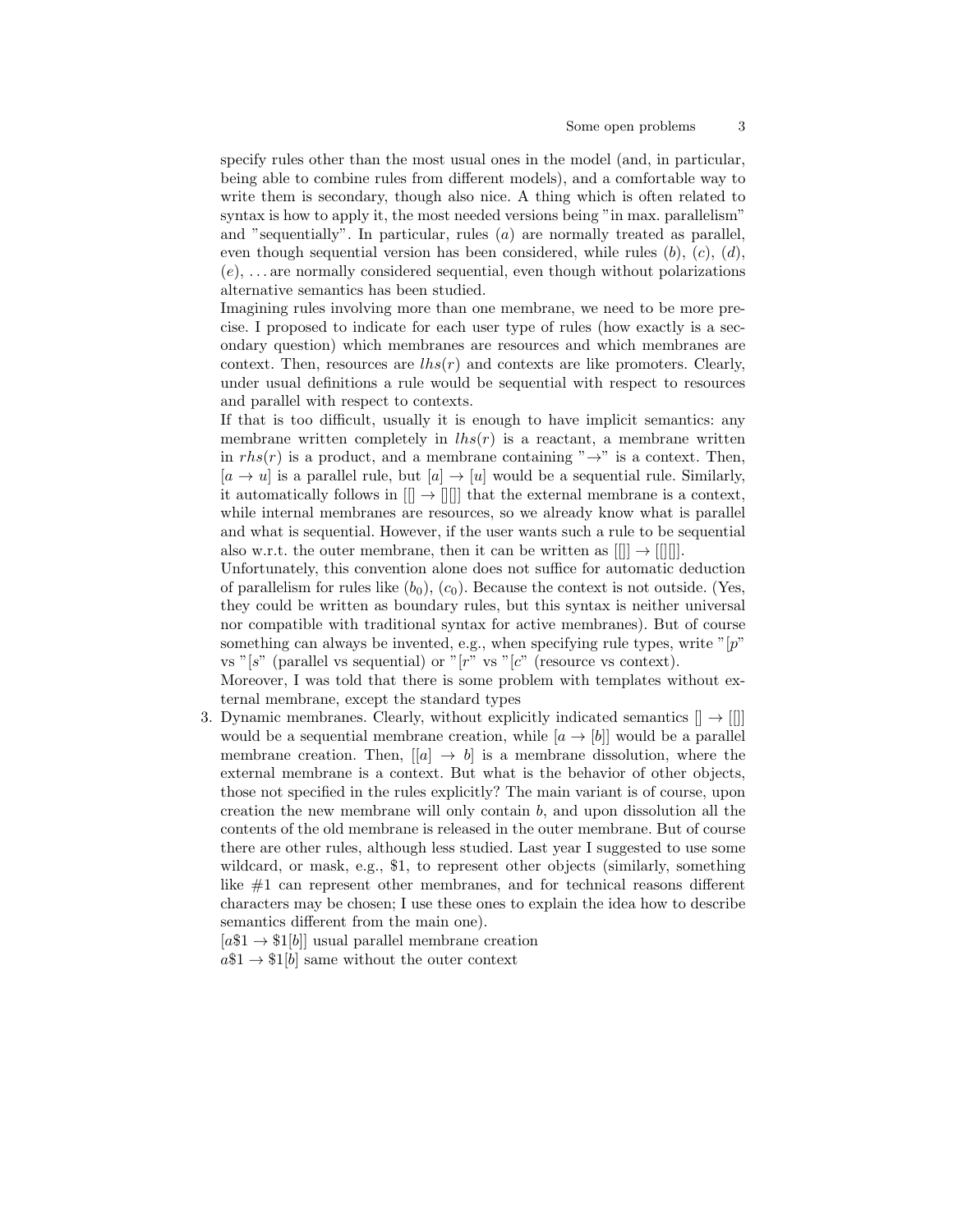4 Artiom Alhazov

 $[a31] \rightarrow [b31]$  create a new membrane around the existing one and send b there

 $[[a$1] \rightarrow b$1]$  usual membrane dissolution

 $[ [a$1] \rightarrow b]$  lose contents of the dissolved membrane

 $[a$1] \rightarrow [b$1][c$1]$  usual membrane division

 $[a$1] \rightarrow [b$1][c]$  create a sibling membrane, without replicating contents

 $[a$1] \rightarrow [\$1(O)][\$1(O')]$  membrane separation

 $[a$1[$2]] \rightarrow [$2[a$1]]$  exchange objects in two membranes if the first one contains a

Then, there may be different kinds of non-elementary membrane division  $[a] \rightarrow [b][c]$  same syntax as for elementary membranes, replicate objects and membranes. Can be written as  $[a$1#1] \rightarrow [b$1#1][c$1#1]$ 

 $[[1]] \rightarrow [[1]]$  separating submembranes. But what exactly happens to other submembranes if there are more than these two?

 $[141][1]] \rightarrow [141][1][141][1]$  replicating other objects and membranes

 $[\$1\#1]]$   $\rightarrow$   $[\$1(O)\#1]]$   $[\$1(O')\#1]]$  separating objects and replicating membranes

 $[$1\#1[]]] \rightarrow [$1\#1(H)]]][$1\#1(H')]]$  replicating objects and separating membranes

 $[\$1\#1$ [||]]  $\rightarrow$   $[\$1(O)\#1(H)$ [|| $[\$1(O')\#1(H')$ [|] separating objects and membranes

Overall, I think there may be some reasonable consistent universal way how to describe the precise evolution not only of dedicated objects and membranes, but also related objects and membranes, because mass action is needed (the first classical example of the mass action is dissolution, of course currently programmed explicitly).

- 4. Tests. From time to time, researchers consider rules that were not considered in the original model. I believe many (though not all) of these issues can be captured by the thoughts above.
	- a sequential  $(a)$ , parallel  $(b)$ ,  $(c)$ ,  $(d)$ ,  $(e)$ , ...
	- b where other objects and membranes go division vs separation, outside vs delete, . . .
	- c external rules:  $a \rceil \rightharpoonup u \rceil, a \rceil \rightharpoonup b, a \rceil \rightharpoonup b \rceil \rceil, \ldots$
	- $d \ldots$
- 5. Other models besides active membranes. With suitable choice of parallel/sequential semantics made clear,  $r \in R_i$  can be written as  $[r]_i$ . In most cases, membrane i must be treated as context, hence, rules are parallel with respect to it. Antiport:  $u[v] \rightarrow v[u]$

Evolutional antiport or boundary rules:  $u[v] \rightarrow u'[v']$ 

Transitional: pretty standard, except multiple targets would be represented as multi-membrane context, and dissolution semantics is normally assumed parallel (multiple  $\delta$  = one dissolution), not sequential.

Spiking: mostly similar, the main difference are additional regular expressions.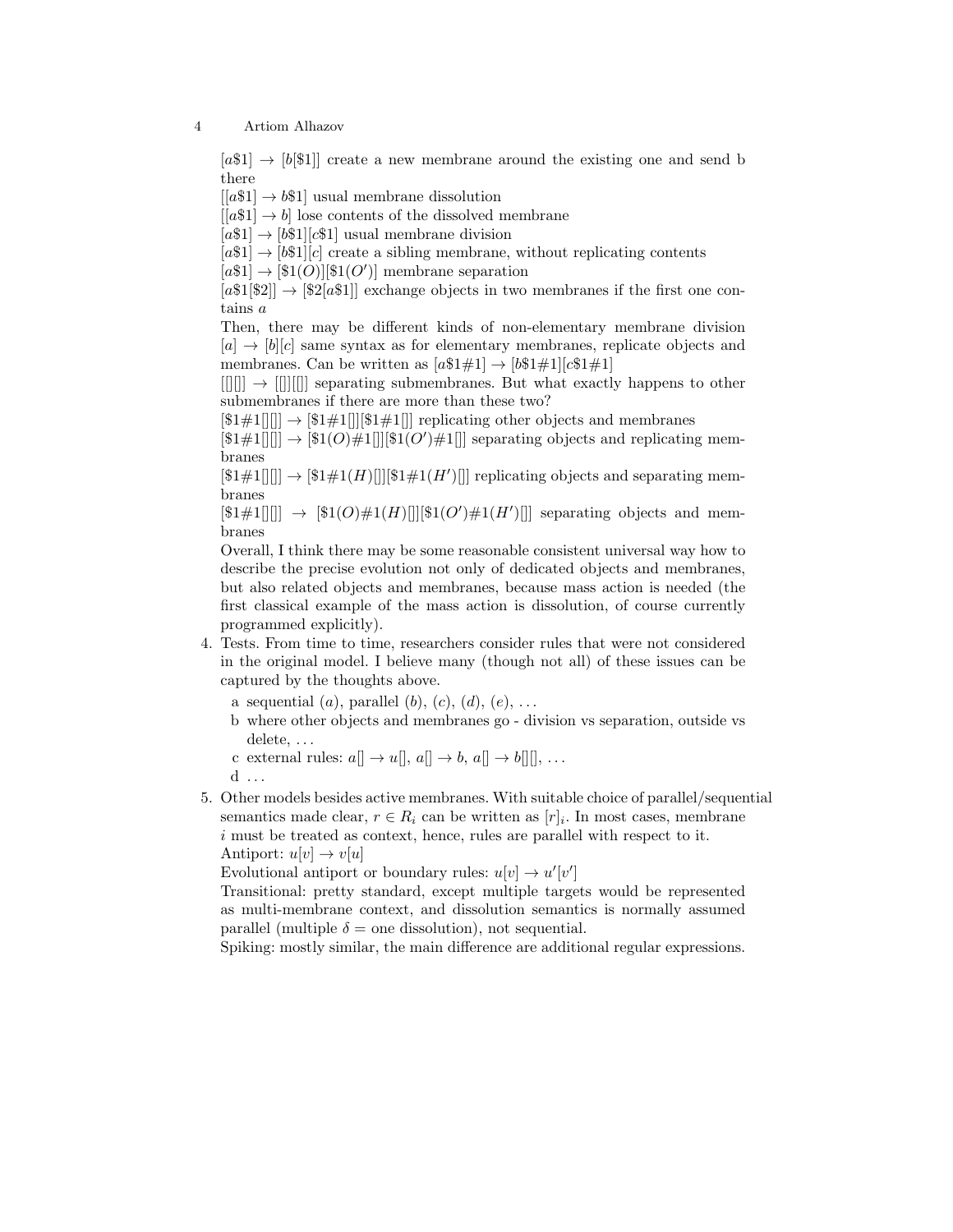Promoters, inhibitors - how much is already captured by PLingua?? Priorities - is there already a well-established syntax for them? Notice that strong and week priorities can co-exist: these are just additional filters for the set of the next configurations (see part 1: Simulator) besides the derivation mode. As discussed with Rudi a few days after BWMC19, filters like priorities should be applied BEFORE the derivation mode filter.

- 6. Other derivation modes. A new (mostly studied in the last few years) important derivation mode for many models is set maximally-parallel. Same as maximally parallel, but in each step each rule may be only applied once. Technically similar to having a dedicated catalyst for each rule. Some of the classical modes that would be most important to also have are sequential and asynchronous. Asyn is even easier than maxpar - just remove
- the maximality filter. Sequential is of course the easiest to implement. 7. New ways of rule control. Activation and blocking (I hope to soon finish formalizing the concept also for zero-delay).
- 8. One of the "worst" things that could happen. "Denying". This is how we call the situation where there exists at least one applicable rule, but there is no valid multiset of rules. An example is " $> 1$  mode" in the situation where only one rule is applicable. This situation has been carefully avoided in the first years of membrane computing, but it does not present a problem (except it is unusual), e.g., this is similar to what happens to partially blind register machines when they try to decrement a register containing zero, which is not allowed by the model.

Finally, a question is - can all of this co-exist in the same context? I still think it could. If anyone has an example of ANY membrane features that seem incompatible, please let me know, and maybe I will be able to convince you that there is no problem. Reminder - a universal look at P systems models: network of cells, see a few publications on the Formal Framework for a) static structures, b) dynamic structures, c) spiking.

R. Freund, S. Verlan: A Formal Framework for Static (Tissue) P Systems. In: Eleftherakis G., Kefalas P., Păun Gh., Rozenberg G., Salomaa A. (eds) Membrane Computing. WMC 2007. Lecture Notes in Computer Science 4860. Springer, Berlin, Heidelberg, 2007, 271-284. https://link.springer. com/chapter/10.1007%2F978-3-540-77312-2\_17

R. Freund, I. Pérez-Hurtado, A. Riscos-Núñez, S. Verlan: **A Formalization** of Membrane Systems with Dynamically Evolving Structures. International Journal of Computer Mathematics 90(4), 801–815 (2013) https: //doi.org/10.1080/00207160.2012.748899

S. Verlan, A. Alhazov, R. Freund, S. Ivanov: A Formal Framework for Spiking Neural P Systems. In Proceedings of the 20th International Conference on Membrane Computing, CMC20, Curtea de Arges (Păun, Gh., Ed.). Bibliostar, Râmnicu Vâlcea, 2019, pp. 523–535. http://membranecomputing. net/cmc20/pdf/procCMC20.pdf#page=250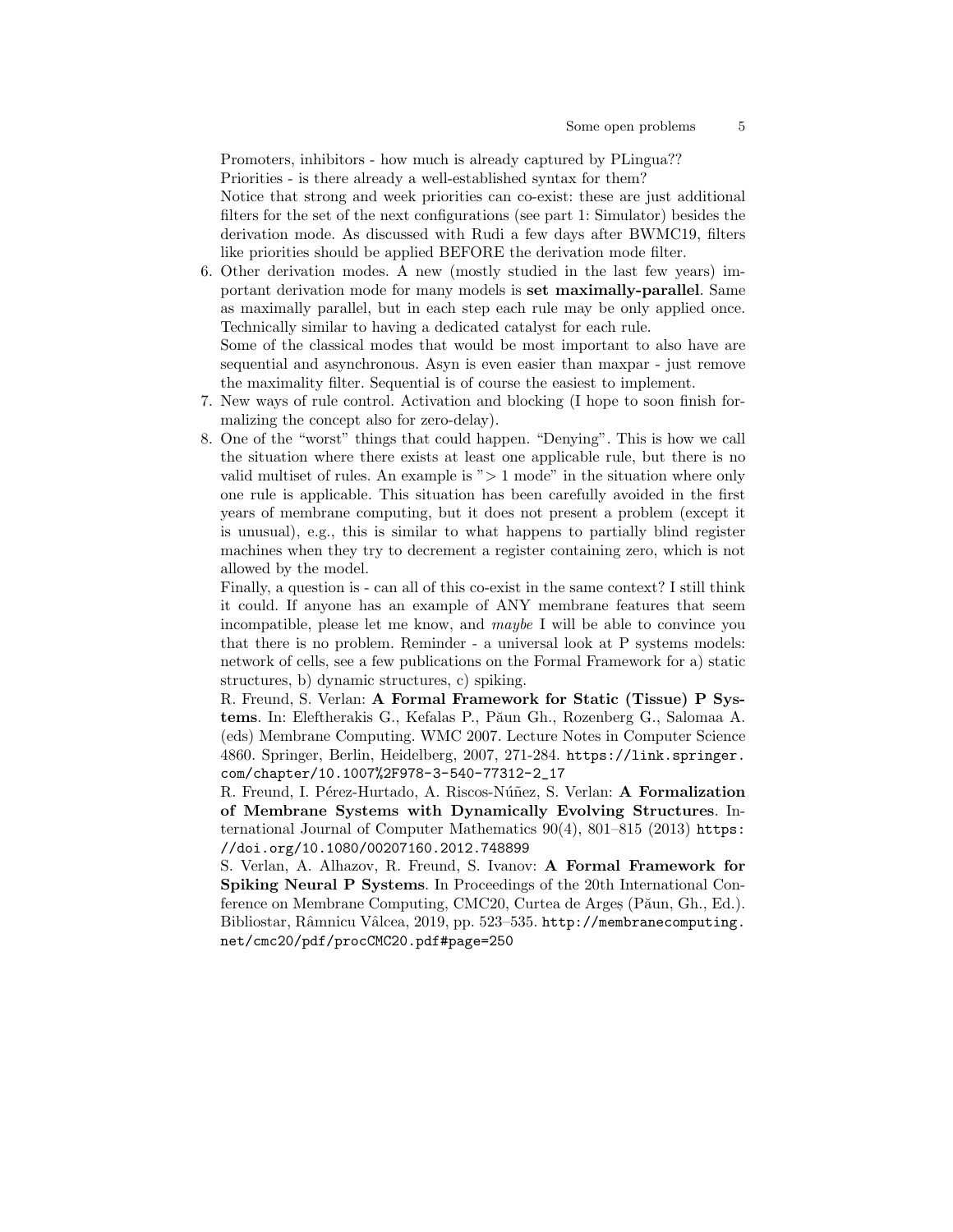# 3 Some questions from variety

#### 1. Anti-membranes.

Reminder: rules of types  $\|_h \to \|_j \|_k$ ,  $\|_h\|_{h'} \to \lambda$ ; could also be with objects. A. Alhazov, R. Freund, S. Ivanov: (Tissue) P Systems with Anti-Membranes. In Seventeenth Brainstorming Week on Membrane Computing (Orellana-Martín, D.; Păun, Gh.; Riscos-Núñez, A.; Andreu-Guzmán, J. A., Eds.), Sevilla. RGNC report 1/2019, University of Seville, Artes Gráficas Moreno, S.L., 2019, 29–30. http://www.gcn.us.es/files/17bwmc/029\_AntiMembranes. pdf

and

A. Alhazov, R. Freund, S. Ivanov: P Systems with Anti-Membranes. In Proceedings of the 20th International Conference on Membrane Computing, CMC20, Curtea de Arges (Păun, Gh., Ed.). Bibliostar, Râmnicu Vâlcea, 2019, 249–256. http://membranecomputing.net/cmc20/pdf/procCMC20.pdf#page= 250

- 1) Can we still do anything non-trivial if changing membrane labels is forbidden?
- 2) Is it possible, e.g., to simulate boolean circuits?
- 3) What if we forbid changing labels but allow a limited (3?) number of polarizations? let's say annihilation needs some form of polarization agreement
- 4) Descriptional complexity of a small universal NFPAMS
- 5) Which ingredients are needed to solve SAT with anti-membranes?
- 6) How we can exploit deeper membrane structures? For instance, annihilation of nested membranes outside-in performs an ordered sequence of membrane dissolutions.
- 7) antiMembranes for efficiency? In any way that is not a trivial translation of the previous research from objects to membranes.

## 2. Channels.

For symport/antiport P systems, in tissue case, it is usually assumed that channels do not admit any parallelism. There has been a few exceptions. 1) Some Rudi's talk with PPT slides many years ago, where cells were represented by huge colored circles, I do not remember the title. 2)

A. Alhazov, R. Freund, M. Oswald: Tissue P Systems with Antiport Rules and Small Numbers of Symbols and Cells. In: De Felice C., Restivo A. (eds) Developments in Language Theory. DLT 2005. Lecture Notes in Computer Science 3572. Springer, Berlin, Heidelberg, 2005, 100-111. https: //doi.org/10.1007/11505877\_9

, where in  $Ot'P$ , primed letter t indicated that it was allowed to have distinct channels  $(i, j)$  and  $(j, i)$ . 3) A more recent paper

H. Adorna, A. Alhazov, L. Pan, B. Song: Simulating Evolutional Symport/Antiport by Evolution-Communication and vice versa in Tissue P Systems with Parallel Communication. In: Gheorghe M., Rozenberg

<sup>6</sup> Artiom Alhazov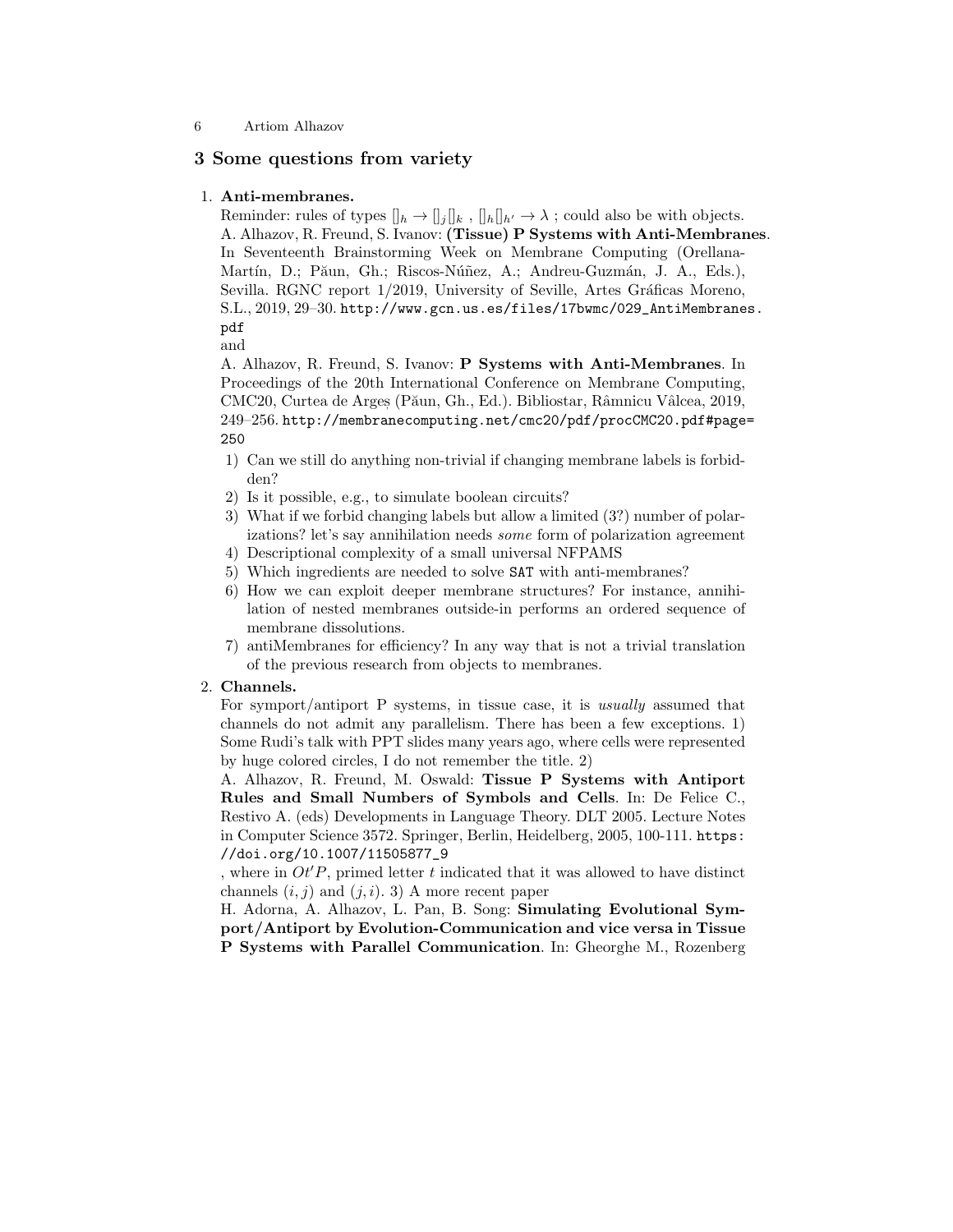G., Salomaa A., Zandron C. (eds) Membrane Computing. CMC 2017. Lecture Notes in Computer Science 10725. Springer, Cham, 2018, 1-14. https: //doi.org/10.1007/978-3-319-73359-3\_1

relating evolutional symport/antiport with evolution-communication – in order to make it possible having direct simulation with a slowdown by a factor of a constant, communication needed to be massively parallel. 4) Older research on neural P systems, probably by [Krishna,Rama], long time before spiking. . . anyway, that last one was quite a different model. - Parallel VS sequential channels in tP systems. Improve results with mcre from NP∪co−NP to PSPACE.

#### 3. Global rules.

considered by A. Păun and once briefly by myself. This relates to problem (Q6) in Gheorghe's open problem list http://www.gcn.us.es/?q=18bwmc\_ openproblems. If membrane structure is static and we do not care about descriptional complexity, making all rules global does not seem to restrict us at all: objects can always be renamed when moved, so they know where they are. However, the total number of rules in this reduction may increase, and this technique becomes more complicated, or even impossible, with dissolution. BTW, this may open an interesting discussion at solving hard problems in polytime. Besides, not all membranes are created equal: by definition, elementary membrane division is not applicable to membranes that are (currently) non-elementary, and the skin cannot be dissolved or divided (and sometimes it is forbidden for any object to enter it) - this trick might help distinguishing membranes when needed, however, requiring non-determinism or complicated simulation. On the other hand, with sufficient ingredients one working region is already enough, so we should stay in a restricted enough settings.

A. Păun: On P Systems with Global Rules. In: Jonoska N., Seeman N.C. (eds) DNA Computing. DNA 2001. Lecture Notes in Computer Science, vol 2340. Springer, Berlin, Heidelberg, 2002, 329-339. https://doi.org/10. 1007/3-540-48017-X\_31

A. Alhazov, R. Freund: On the Efficiency of P Systems with Active Membranes and Two Polarizations. In: Mauri G., Păun Gh., Pérez-Jim´enez M.J., Rozenberg G., Salomaa A. (eds) Membrane Computing. WMC 2004. Lecture Notes in Computer Science, vol 3365. Springer, Berlin, Heidelberg, 2005, https://doi.org/10.1007/978-3-540-31837-8\_8

A. Alhazov, R. Freund, S. Ivanov: Length P Systems. Fundamenta Informaticae 134(1-2), 2014, 17-37. https://doi.org/10.3233/FI-2014-1088

# 4. Maximal consistency modes.

Reminder: here applicability does not only depend on lhs. I have heard about a practical use of this mode in a BWMC2019 discussion from Agustin (though I forgot which application it was for, so I would not know what reference to cite). Usually in membrane computing rule applicability only depends on the left side of the rule (whether all reactants are present in the current configuration,